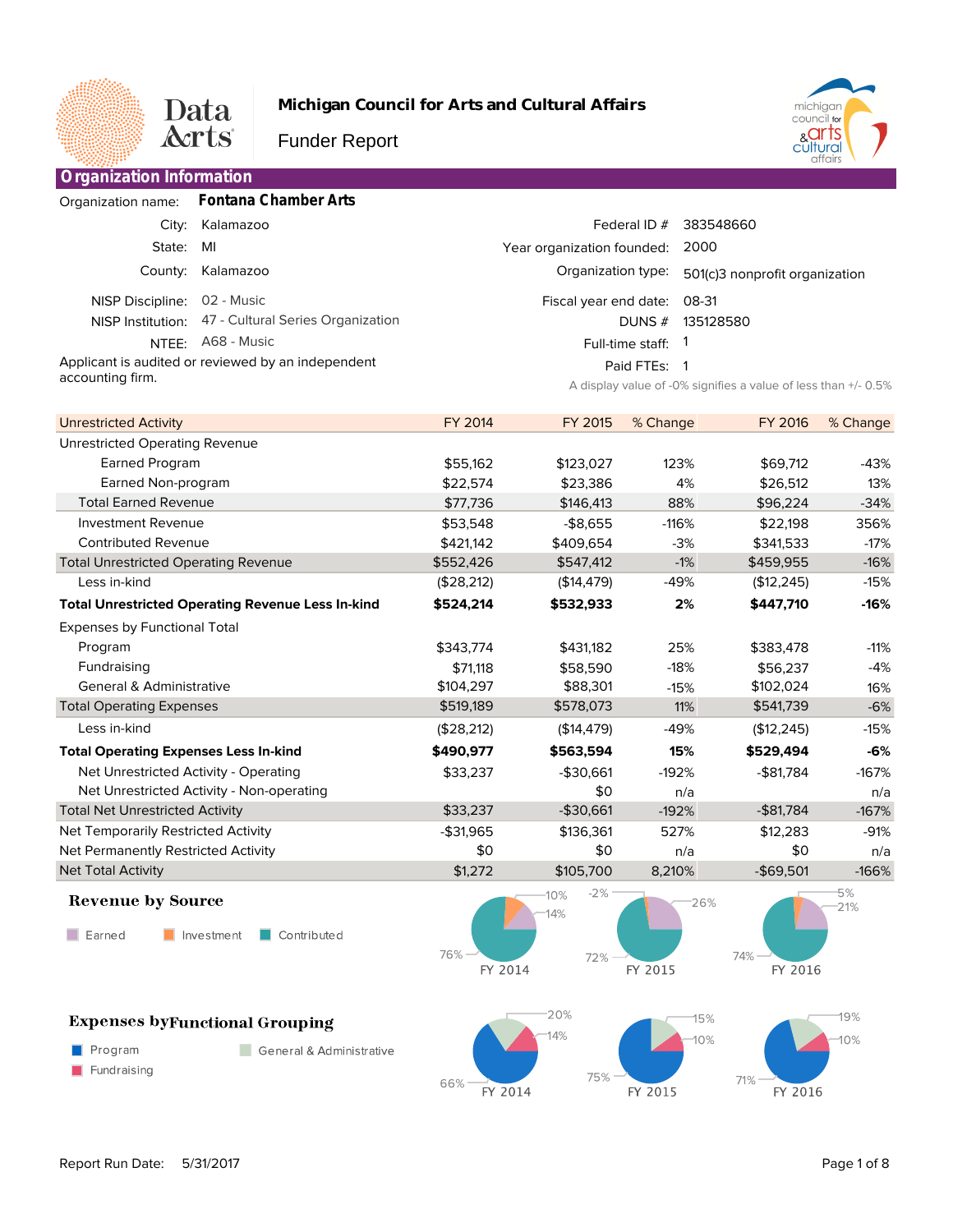| <b>Revenue Details</b>           |          |           |                |              |                        |                        |
|----------------------------------|----------|-----------|----------------|--------------|------------------------|------------------------|
|                                  | FY 2014  | FY 2015   | <b>FY 2016</b> | FY 2016      | FY 2016<br>Temporarily | FY 2016<br>Permanently |
| <b>Operating Revenue</b>         | Total    | Total     | Total          | Unrestricted | Restricted             | <b>Restricted</b>      |
| Earned - Program                 |          |           |                |              |                        |                        |
| Performance subscriptions - full | \$18,000 | \$17,487  | \$27,537       | \$27,537     |                        | n/a                    |
| Single ticket sales              | \$37,162 | \$105,540 | \$42,175       | \$42,175     |                        | n/a                    |
| Other program revenue            | \$0      | \$0       | \$0            | \$0          |                        | n/a                    |
| Total earned - program           | \$55,162 | \$123,027 | \$69,712       | \$69,712     | \$0                    | n/a                    |
|                                  |          |           |                |              |                        |                        |
| Earned - Non-program             |          |           |                |              |                        |                        |
| Gift shop and merchandise fees   | \$247    | \$1,036   | \$433          | \$433        |                        | n/a                    |
| Advertising revenue              | \$11,785 | \$22,050  | \$18,815       | \$18,815     |                        | n/a                    |
| Sponsorship revenue              | \$14,705 | \$1,300   | \$7,000        | \$7,000      |                        | n/a                    |
| Other earned revenue             | \$837    | \$0       | \$264          | \$264        |                        | n/a                    |
| Total earned - non-program       | \$27,574 | \$24,386  | \$26,512       | \$26,512     | \$0                    | n/a                    |
| Total earned revenue             | \$82,736 | \$147,413 | \$96,224       | \$96,224     |                        | n/a                    |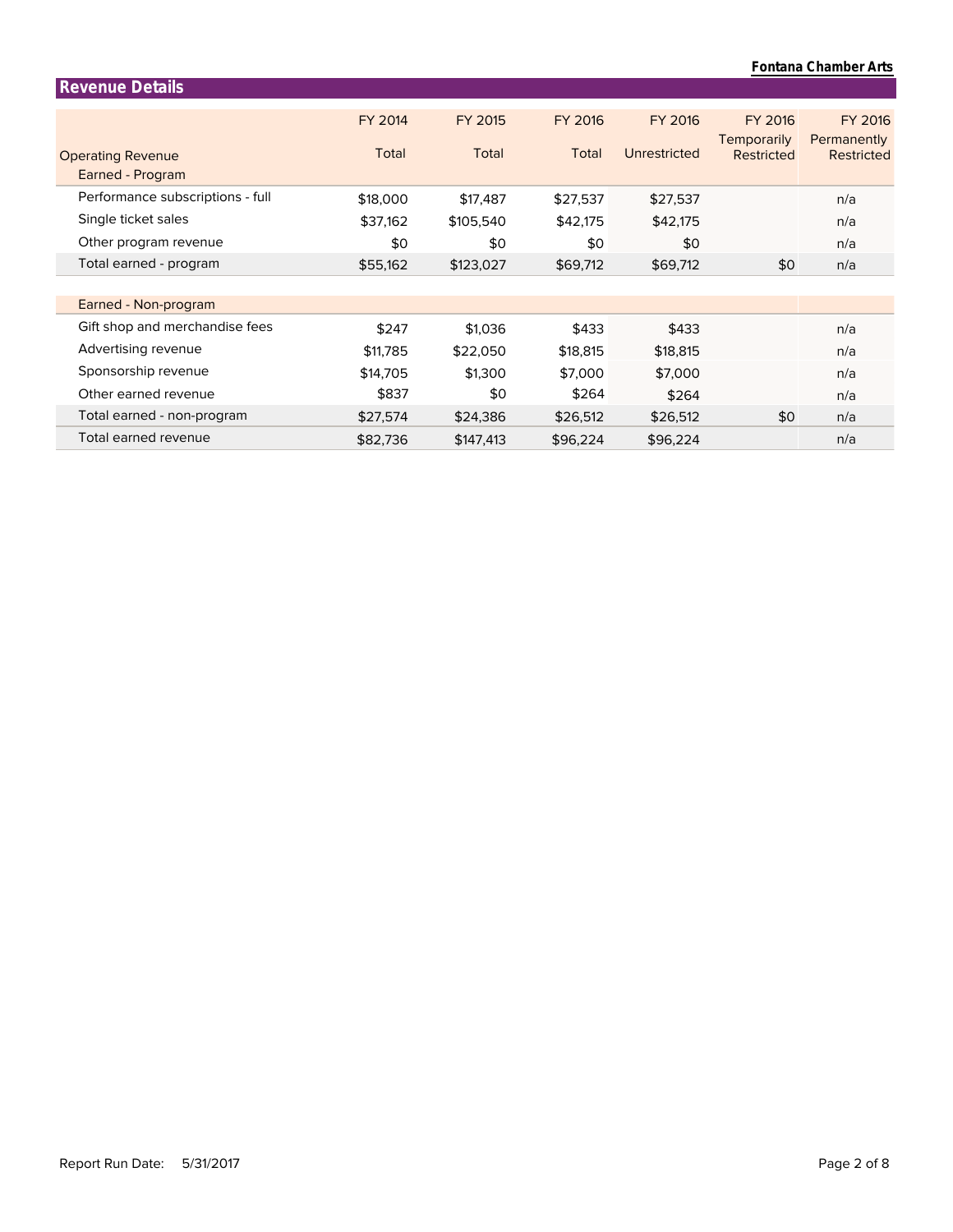|                                      |           |             |           |              |                               | Fontana Chamber Arts          |
|--------------------------------------|-----------|-------------|-----------|--------------|-------------------------------|-------------------------------|
|                                      | FY 2014   | FY 2015     | FY 2016   | FY 2016      | <b>FY 2016</b><br>Temporarily | <b>FY 2016</b><br>Permanently |
| Contributed                          | Total     | Total       | Total     | Unrestricted | <b>Restricted</b>             | Restricted                    |
| Trustee & board                      | \$9,670   | \$8,999     | \$7,802   | \$7,802      | \$0                           | \$0                           |
| Individual                           | \$67,453  | \$126,826   | \$72,016  | \$65,859     | \$6,157                       | \$0                           |
| Corporate                            | \$0       | \$0         | \$4,600   | \$4,600      | \$0                           | \$0                           |
| Foundation                           | \$145,210 | \$257,666   | \$145,801 | \$1,051      | \$144,750                     | \$0                           |
| State government                     | \$17,000  | \$24,000    | \$18,000  | \$18,000     | \$0                           | \$0                           |
| Federal government                   | \$27,800  | \$22,400    | \$0       | \$0          | \$0                           | \$0                           |
| In-kind operating contributions      | \$28,212  | \$14,479    | \$12,245  | \$12,245     | \$0                           | \$0                           |
| Other contributions                  | \$88,460  | \$90,873    | \$93,210  | \$93,210     | \$0                           | \$0                           |
| Net assets released from restriction | \$0       | \$0         | \$0       | \$138,766    | -\$138,766                    | \$0                           |
| Total contributed revenue            | \$383,805 | \$545,243   | \$353,674 | \$341,533    | \$12,141                      | \$0                           |
| Operating investment revenue         | \$53,920  | $-$ \$8,883 | \$22,340  | \$22,198     | \$142                         | \$0                           |
| Total operating revenue              | \$520,461 | \$683,773   | \$472,238 | \$459,955    | \$12,283                      | \$0                           |
| Total operating revenue less in-kind | \$492,249 | \$669,294   | \$459,993 | \$447,710    | \$12,283                      | \$0                           |
| Total non-operating revenue          |           | \$0         |           |              |                               |                               |
|                                      |           |             |           |              |                               |                               |
| Total revenue                        | \$520,461 | \$683,773   | \$472,238 | \$459,955    | \$12,283                      | \$0                           |
| Total revenue less in-kind           | \$492,249 | \$669,294   | \$459,993 | \$447,710    | \$12,283                      | \$0                           |
|                                      |           |             |           |              |                               |                               |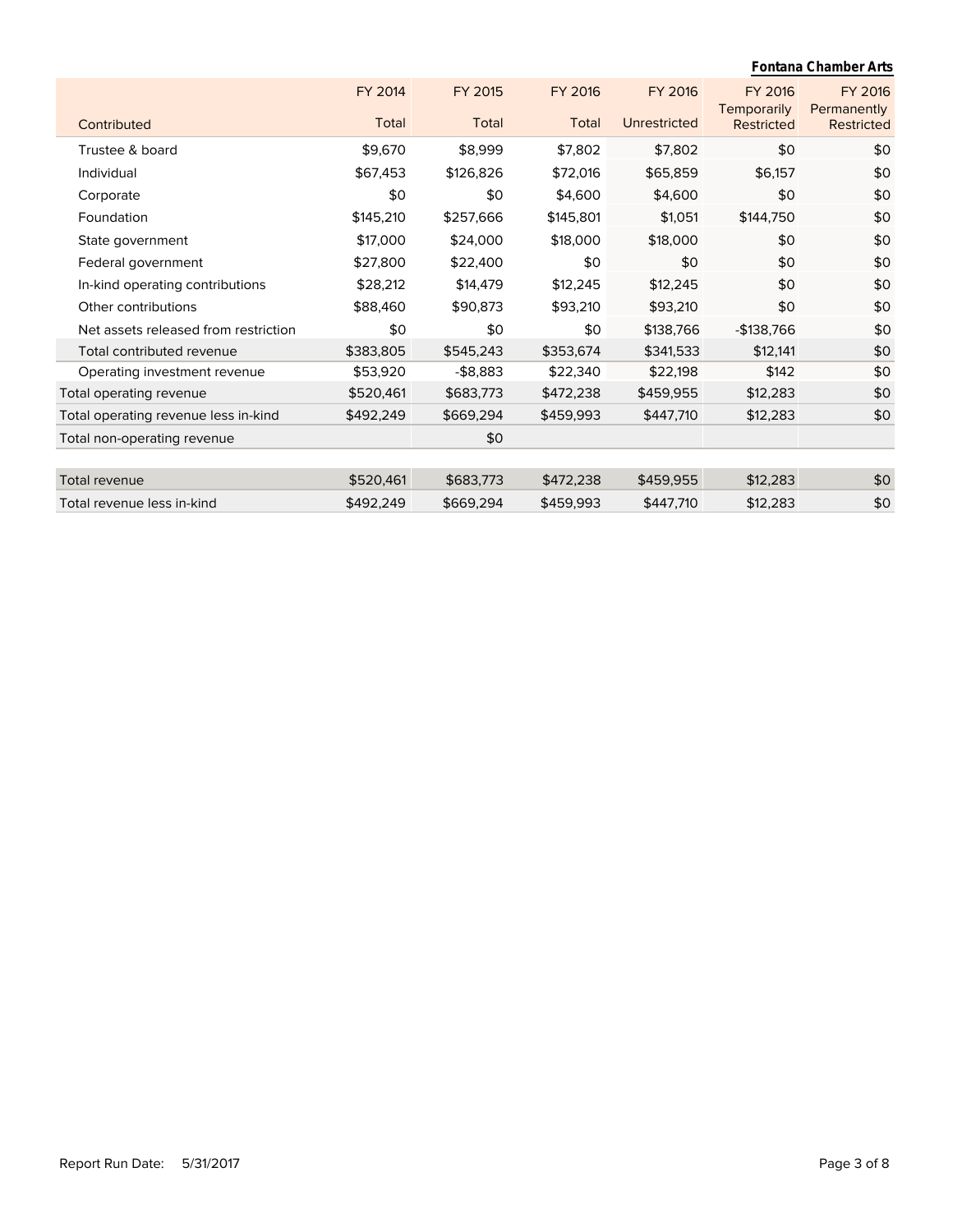| <b>Expense Details</b>                                           |                         |           |                          |                |                          |                    |          |                                                           |
|------------------------------------------------------------------|-------------------------|-----------|--------------------------|----------------|--------------------------|--------------------|----------|-----------------------------------------------------------|
|                                                                  | <b>FY 2014</b><br>Total | FY 2015   | %<br><b>Total Change</b> | <b>FY 2016</b> | %<br><b>Total Change</b> | FY 2016<br>Program | FY 2016  | FY 2016<br>General &<br><b>Fundraising Administrative</b> |
| Personnel expenses -<br>Operating                                |                         |           |                          |                |                          |                    |          |                                                           |
| W2 employees (salaries,<br>payroll taxes and fringe<br>benefits) | \$230,187               | \$195,508 | $-15%$                   | \$201,398      | 3%                       | \$90,135           | \$51,192 | \$60,071                                                  |
| Independent contractors                                          | \$110,544               | \$167,334 | 51%                      | \$168,922      | 1%                       | \$168,922          | \$0      | \$0                                                       |
| Total personnel expenses -<br>Operating                          | \$340,731               | \$362,842 | 6%                       | \$370,320      | 2%                       | \$259,057          | \$51,192 | \$60,071                                                  |
| Non-personnel expenses -<br>Operating                            |                         |           |                          |                |                          |                    |          |                                                           |
| Advertising and<br>promotion                                     | \$71,473                | \$94,389  | 32%                      | \$72,513       | $-23%$                   | \$70,350           | \$2,163  | \$0                                                       |
| Conferences and<br>meetings                                      | \$8,682                 | \$15,019  | 73%                      | \$10,825       | $-28%$                   | \$7,996            | \$1,473  | \$1,356                                                   |
| Dues and subscriptions                                           | \$0                     | \$0       | n/a                      | \$1,500        | n/a                      | \$1,500            | \$0      |                                                           |
| Insurance                                                        | \$3,937                 | \$4,865   | 24%                      | \$5,042        | 4%                       | \$0                | \$0      | \$5,042                                                   |
| Occupancy costs                                                  | \$35,823                | \$26,340  | $-26%$                   | \$16,280       | $-38%$                   | \$5,876            | \$0      | \$10,404                                                  |
| Office and<br>administration                                     | \$23,982                | \$24,357  | 2%                       | \$23,756       | $-2%$                    | \$0                | \$1,409  | \$22,347                                                  |
| Printing, postage and<br>shipping                                | \$0                     | \$0       | n/a                      | \$1,161        | n/a                      | \$1,161            | \$0      | \$0                                                       |
| Travel                                                           | \$0                     | \$0       | n/a                      | \$2,500        | n/a                      | \$2,500            | \$0      | \$0                                                       |
| Royalties, rights<br>and reproductions                           | \$0                     | \$0       | n/a                      | \$1,500        | n/a                      | \$1,500            | \$0      | \$0                                                       |
| Productions and<br>events costs                                  | \$30,953                | \$47,446  | 53%                      | \$33,538       | $-29%$                   | \$33,538           | \$0      | \$0                                                       |
| Depreciation                                                     | \$3,608                 | \$2,815   | $-22%$                   | \$2,804        | $-0%$                    | \$0                | \$0      | \$2,804                                                   |
| Total non-personnel<br>expenses - Operating                      | \$178,458               | \$215,231 | 21%                      | \$171,419      | $-20%$                   | \$124,421          | \$5,045  | \$41,953                                                  |
| Total operating expenses                                         | \$519,189               | \$578,073 | 11%                      | \$541,739      | $-6%$                    | \$383,478          | \$56,237 | \$102,024                                                 |
| Non-operating<br>personnel expenses<br>Non-operating             | \$0                     | \$0       | n/a                      | \$0            | n/a                      |                    |          |                                                           |
| non-personnel expenses                                           | \$0                     | \$0       | n/a                      | \$0            | n/a                      |                    |          |                                                           |
| <b>Total expenses</b><br>Total expenses less in-kind             | \$519,189               | \$578,073 | 11%                      | \$541,739      | $-6%$                    | \$383,478          | \$56,237 | \$102,024                                                 |
| Total expenses                                                   | \$490,977               | \$563,594 | 15%                      | \$529,494      | $-6%$                    |                    |          |                                                           |
| less depreciation                                                | \$515,581               | \$575,258 | 12%                      | \$538,935      | $-6%$                    |                    |          |                                                           |
| Total expenses less<br>in-kind and depreciation                  | \$487,369               | \$560,779 | 15%                      | \$526,690      | $-6%$                    |                    |          |                                                           |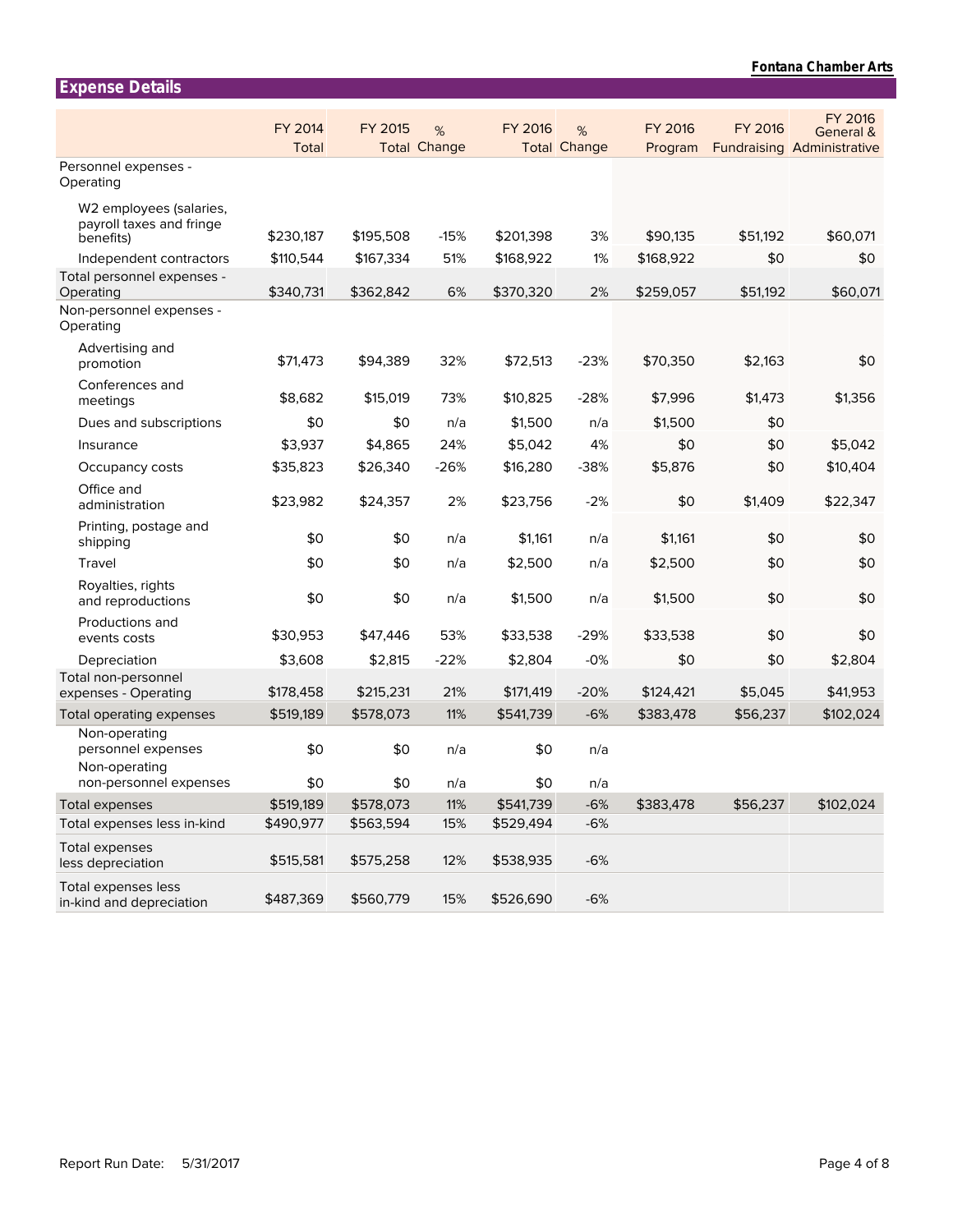| Fontana Chamber Arts                |                |           |          |                |          |  |
|-------------------------------------|----------------|-----------|----------|----------------|----------|--|
| <b>Balance Sheet</b>                |                |           |          |                |          |  |
| <b>Assets</b>                       | <b>FY 2014</b> | FY 2015   | % Change | <b>FY 2016</b> | % Change |  |
| Current assets                      |                |           |          |                |          |  |
| Cash                                | \$15,167       | \$52,642  | 247%     | \$86,221       | 64%      |  |
| Receivables                         | \$35,309       | \$125,720 | 256%     | \$10,010       | $-92%$   |  |
| Investments                         | \$385,643      | \$334,107 | $-13%$   | \$335,662      | 0%       |  |
| Prepaid expenses & other            | \$16,785       | \$25,203  | 50%      | \$31,399       | 25%      |  |
| Total current assets                | \$452,904      | \$537,672 | 19%      | \$463,292      | $-14%$   |  |
| Non-current investments             | \$0            | \$22,749  | n/a      | \$23,647       | 4%       |  |
| Fixed assets (net)                  | \$7,809        | \$4.994   | $-36%$   | \$2,190        | $-56%$   |  |
| Other non-current assets            | \$5,622        | \$2,644   | $-53%$   | \$2,786        | 5%       |  |
| Total non-current assets            | \$13,431       | \$30,387  | 126%     | \$28,623       | $-6%$    |  |
| <b>Total assets</b>                 | \$466,335      | \$568,059 | 22%      | \$491,915      | $-13%$   |  |
| <b>Liabilities &amp; Net Assets</b> | <b>FY 2014</b> | FY 2015   | % Change | <b>FY 2016</b> | % Change |  |
| Liabilities                         |                |           |          |                |          |  |
| Accounts payable & other            | \$4,815        | \$2,675   | $-44%$   | \$3,701        | 38%      |  |
| Loans & other debt                  | \$0            |           | n/a      |                | n/a      |  |
| Deferred revenue                    | \$43,358       | \$41,522  | $-4%$    | \$27,192       | $-35%$   |  |
| <b>Total current liabilities</b>    | \$48,173       | \$44,197  | $-8%$    | \$30,893       | $-30%$   |  |
| Non-current liabilities             | \$0            | \$0       | n/a      | \$0            | n/a      |  |
| <b>Total liabilites</b>             | \$48,173       | \$44,197  | $-8%$    | \$30,893       | $-30%$   |  |
| Net assets                          |                |           |          |                |          |  |
| Unrestricted                        | \$391,216      | \$360,555 | $-8%$    | \$406,418      | 13%      |  |
| Temporarily restricted              | \$26,946       | \$163,307 | 506%     | \$54,604       | $-67%$   |  |
| Permanently restricted              |                |           | n/a      |                | n/a      |  |
| Total net assets                    | \$418,162      | \$523,862 | 25%      | \$461,022      | $-12%$   |  |
| Total liabilities & net assets      | \$466,335      | \$568,059 | 22%      | \$491,915      | $-13%$   |  |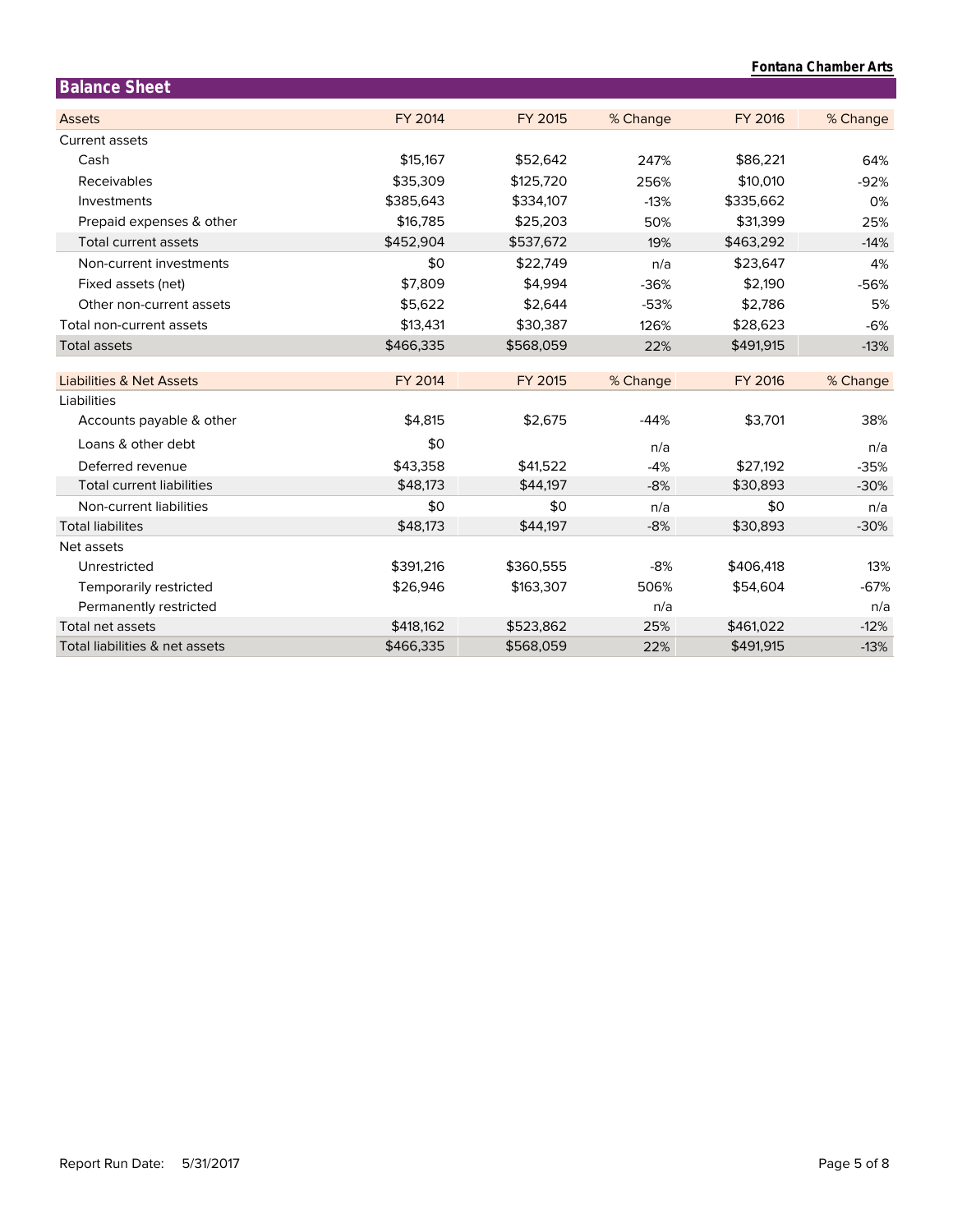| <b>Balance Sheet Metrics</b>                                 |           |           |           |
|--------------------------------------------------------------|-----------|-----------|-----------|
|                                                              | FY 2014   | FY 2015   | FY 2016   |
| Months of Operating Cash -- Unrestricted                     | 0         |           |           |
| Total working capital -- Unrestricted                        | \$377,785 | \$352,917 | \$401,442 |
| Current Ratio                                                | 9.4       | 12.17     | 15        |
| Debt Service Impact                                          | 0%        | 0%        | 0%        |
| Unrestricted Net Assets Net of Property, Plant and Equipment | \$383,407 | \$355,561 | \$404,228 |
| <b>Operating Margin</b>                                      | 0%        | 19%       | -15%      |
| Depreciation as a % of Fixed Assets                          | 87%       | 92%       | n/a       |
| Leverage Ratio                                               | 0%        | 0%        |           |

existing unrestricted cash and cash equivalents. Cash + Cash Equivalents / (Total Expense / 12). The ratio is calculated using unrestricted numbers only. **Months of Operating Cash -- Unrestricted** represents the number of months an organization can operate at current average monthly expense levels with

there is a cushion to fall back on. provides financial strength and flexibility to your organization, the ability to meet obligations as they come due, and the ability to take more risks, knowing unrestricted current liabilities. This is a conservative calculation of working capital and may differ from your internal calculations. Adequate working capital **Total working capital -- Unrestricted** consists of the resources available for operations, and in this report is calculated as unrestricted current assets minus

ratio, the more capable the organization is of paying its obligations. The ratio is calulated using unrestricted numbers only. **Current Ratio** (Current Assets divided by Current Liabilities) determintes the organization's ability to pay current debt using current assets. The higher the

Mortgage Debt). assets that they truly own free and clear of related obligations and depreciated value. It is calculated as Unrestricted Net Assets - (Net Fixed Assets applied to the total debt-service burden, e.g. a mortgage). This measure can help understand the portion of the book value of an organization's fixed **Debt Service Impact** (Total Debt Service including principal and interest divided by Total Expense) calculates the % of an organization's total expenses

assets into restricted and unrestricted categories, this value will be blank. is based on unrestricted values for net assets and fixed assets, if an organization fills out a single column balance sheet and does not separate fixed organization's unrestricted net assets would be if they did not own any property, or have any debts associated with that property. Because this calculation **Unrestricted Net Assets Net of Property, Plant and Equipment** (Unrestricted Net Assets - (Net Fixed Assets - Mortgage Debt)) shows what the

highlighting the amount of an organization's surplus or deficit. **Operating Margin** (Change in Net Assets divided by Total Unrestricted Operating Revenue) is a measurement of the organizations efficiency in operating,

sets and props); especially significant for organizations that own a building or carry a long-term lease. **Depreciation as a % of Fixed Assets** indicates the potential need for replacement or repair of fixed assets (such as buildings, furniture, office equipment,

operating. **Leverage Ratio** (Long Term Debt divided by Total Unrestricted and Temporarily Restricted Assets) is a measurement of a company's efficiency in



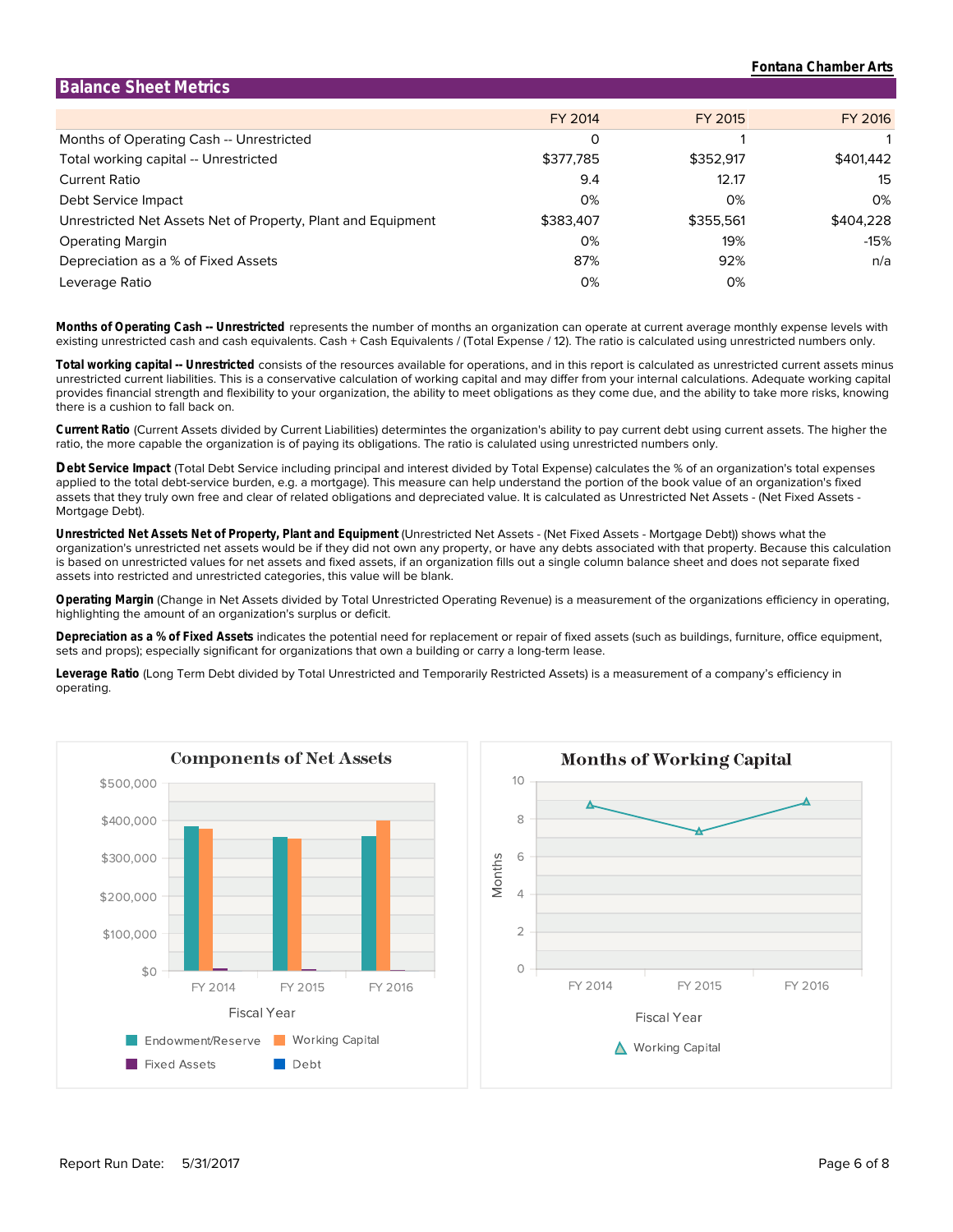## **Fontana Chamber Arts**

| Attendance                           |         |        |                         |       |                         |
|--------------------------------------|---------|--------|-------------------------|-------|-------------------------|
|                                      |         |        |                         |       |                         |
| In-person Participation              | FY 2014 |        | <b>FY 2015 % Change</b> |       | <b>FY 2016 % Change</b> |
| In-person participation - paid       | 2,000   | 5,150  | 158%                    | 1,826 | -65%                    |
| In-person participation - free       | 3,000   | 4,500  | 50%                     | 2,500 | $-44%$                  |
| Total in-person participation        | 5,000   | 9,650  | 93%                     | 4,326 | $-55%$                  |
|                                      |         |        |                         |       |                         |
| <b>Types of In-person Attendance</b> | FY 2014 |        | <b>FY 2015 % Change</b> |       | FY 2016 % Change        |
| Performance tickets                  |         |        | n/a                     | 4.326 | n/a                     |
| Total in-person participation        | 5,000   | 9,650  | 93%                     | 4,326 | $-55%$                  |
|                                      |         |        |                         |       |                         |
| <b>Attendance Ages</b>               | FY 2014 |        | <b>FY 2015 % Change</b> |       | FY 2016 % Change        |
| Children (18 and under)              | 500     | 1,250  | 150%                    | 1,200 | -4%                     |
| Seniors                              |         |        | n/a                     | 1,200 | n/a                     |
|                                      |         |        |                         |       |                         |
| <b>Other Participation</b>           | FY 2014 |        | <b>FY 2015 % Change</b> |       | FY 2016 % Change        |
| Virtual attendance                   | 100,000 | 40.000 | $-60%$                  |       | $-100%$                 |

## **Staffing**

| <b>Staff &amp; Non-Staff Statistics</b>          | FY 2014 |          | <b>FY 2015</b> % Change |          | FY 2016 % Change |
|--------------------------------------------------|---------|----------|-------------------------|----------|------------------|
| Full-time permanent employees                    | 3       | 3        | 0%                      |          | $-67%$           |
| Part-time permanent employees                    | 2       | 0        | $-100\%$                | 3        | n/a              |
| Part-time permanent employees - FTEs             |         | 0        | $-100%$                 |          | n/a              |
| Number of part-time or one-time volunteers       | 10      | 15       | 50%                     | 12       | $-20%$           |
| Part-time or one-time volunteers - FTEs          | 0.3     | 2        | 567%                    | 0.44     | $-78%$           |
| Independent contractors                          | 3       | 3        | 0%                      | 29       | 867%             |
| Number of interns and apprentices                |         | $\Omega$ | $-100\%$                | $\Omega$ | n/a              |
|                                                  |         |          |                         |          |                  |
| <b>Artistic Staff &amp; Non-Staff Statistics</b> | FY 2014 |          | <b>FY 2015</b> % Change |          | FY 2016 % Change |

Survey. organization's annual expenses are under \$50,000, and they are therefore only required to complete the short form of the DataArts This organization has not provided data on artistic staff. This may be because the organization does not hire artistic staff or the